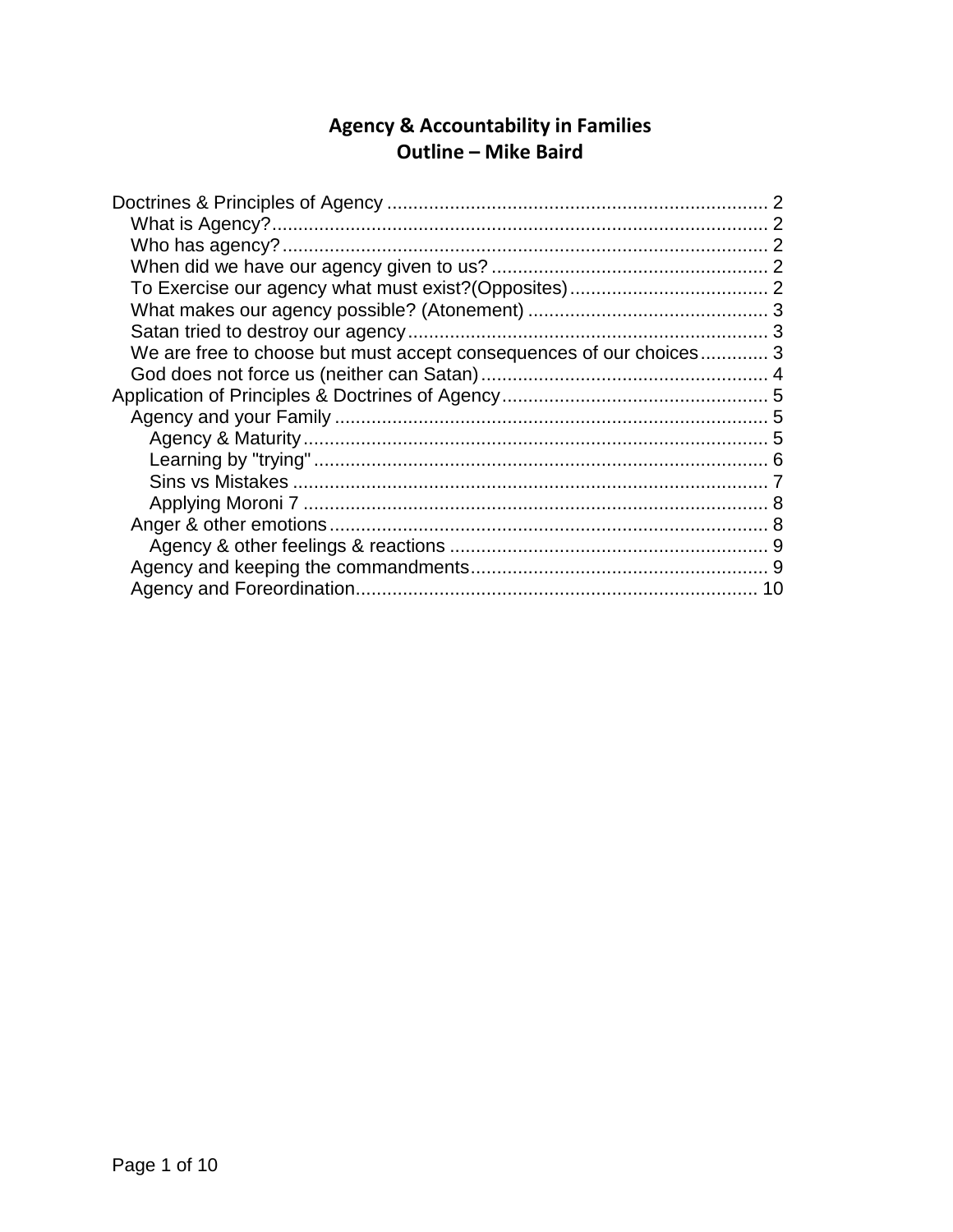# <span id="page-1-0"></span>**Doctrines & Principles of Agency**

### <span id="page-1-1"></span>*What is Agency?*

• Ability to choose

#### <span id="page-1-2"></span>*Who has agency?*

• Joseph F Smith

"This is a blessing that God has bestowed upon the world of mankind, upon all his children alike. " (*Gospel Doctrine: Selections from the Sermons and Writings of Joseph F. Smith,* compiled by John A. Widtsoe, pg 48.)

#### <span id="page-1-3"></span>*When did we have our agency given to us?*

• Moses 4:3

" Wherefore, because that Satan rebelled against me, and sought to destroy the *agency of man, which I, the Lord God, had given him*, and also, that I should give unto him mine own power; by the power of mine Only Begotten, I caused that he should be cast down;"

• D&C 29:35

" And it came to pass that Adam, being tempted of the devil—for, behold, the devil was before Adam, for he rebelled against me, saying, Give me thine honor, which is my power; and also *a third part of the* hosts of heaven turned he away from me because of their agency"

#### <span id="page-1-4"></span>*To Exercise our agency what must exist?(Opposites)*

• 2 Nephi 2:11-16

"Wherefore, the Lord God gave unto man that he should act for himself. Wherefore, man could not act for himself save it should be that he was enticed by the one or the other"

• D&C 29:39

"And it must needs be that the devil should tempt the children of men, or they could not be agents unto themselves"

• Bruce R McConkie

" Agency underlies all things—all advancement, all progression, even existence itself. It is based on the presence of opposites between which a choice must be made. If there were no opposites, there would be nothing. " (A New Witness for the Articles of Faith, 90)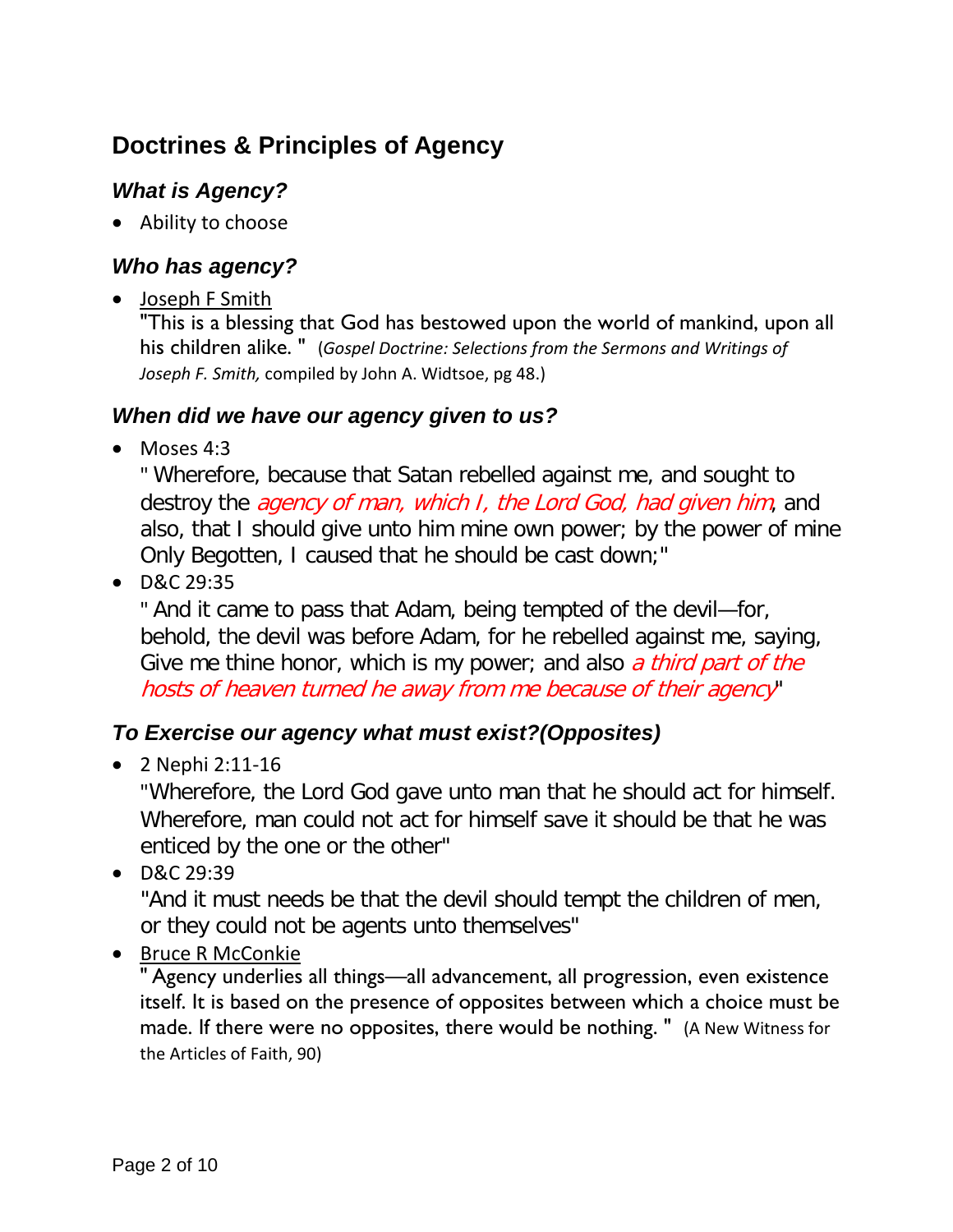#### <span id="page-2-0"></span>*What makes our agency possible? (Atonement)*

• 2 Nephi 2:26-7

"And the Messiah cometh in the fulness of time, that he may redeem the children of men from the fall. And *because that they are redeemed* from the fall they have become free forever, knowing good from evil; to act for themselves and not to be acted upon, save it be by the punishment of the law at the great and last day, according to the commandments which God hath given.

Wherefore, men are free according to the flesh; and all things are given them which are expedient unto man. And they are free to choose liberty and eternal life, through the great Mediator of all men, or to choose captivity and death, according to the captivity and power of the devil; for he seeketh that all men might be miserable like unto himself"

• Bruce R McConkie

"Agency is given to man as an essential part of the great plan of redemption. As with all things appertaining to this plan, it is based on the atoning sacrifice of Christ." (Mormon Doctrine, 2d ed., pg 26)

#### <span id="page-2-1"></span>*Satan tried to destroy our agency*

 $\bullet$  Moses 4:3

" Wherefore, because that Satan rebelled against me, and sought to destroy the agency of man, which I, the Lord God, had given him, and also, that I should give unto him mine own power; by the power of mine Only Begotten, I caused that he should be cast down;"

#### <span id="page-2-2"></span>*We are free to choose but must accept consequences of our choices*

• 2 Nephi 2:26

"And the Messiah cometh in the fulness of time, that he may redeem the children of men from the fall. And because that they are redeemed from the fall they have become free forever, knowing good from evil; to act for themselves and not to be acted upon, save it be by the punishment of the law at the great and last day, according to the commandments which God hath given."

• D&C 93:31-32

" Behold, here is the agency of man, and here is the condemnation of *man*; because that which was from the beginning is plainly manifest unto them, and they receive not the light.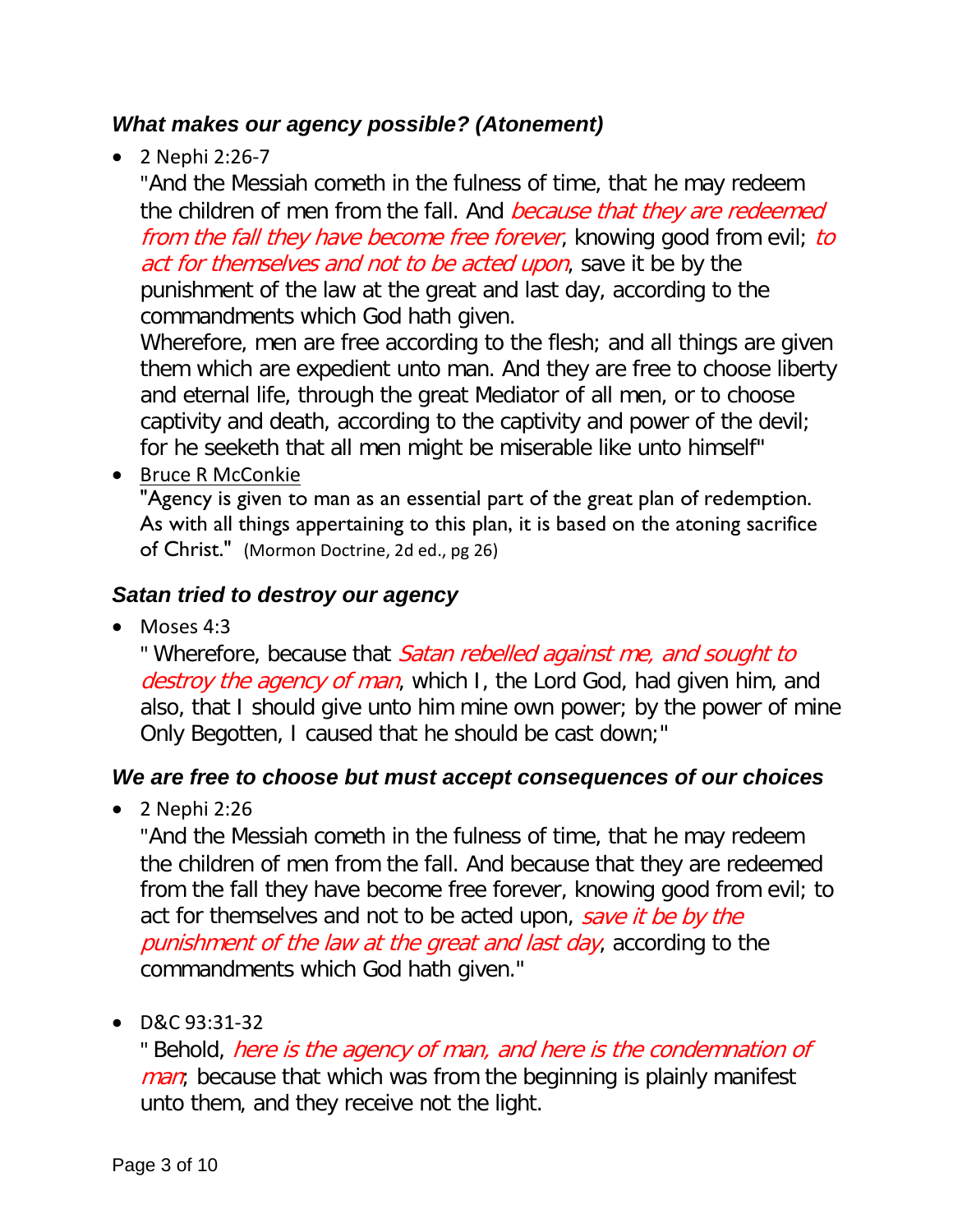And every man whose spirit receiveth not the light is under condemnation"

• D&C 101:78

"That every man may act in doctrine and principle pertaining to futurity, according to the moral agency which I have given unto him, that every man may be accountable for his own sins in the day of judgment"

• Joseph F Smith

"This is a blessing that God has bestowed upon the world of mankind, upon all his children alike. But he will hold us strictly to an account for the use that we make of this agency, and as it was said of Cain, so it will be said of us; "If thou doest well, shalt thou not be accepted? and if thou doest not well, sin lieth at the door" (Gen. 4:7)." (*Gospel Doctrine: Selections from the Sermons and Writings of Joseph F. Smith,* compiled by John A. Widtsoe, pg 48.)

## <span id="page-3-0"></span>*God does not force us (neither can Satan)*

• Joseph Smith

"God would not exert any compulsory means, and the devil could not; and such ideas as were entertained [on these subjects] by many were absurd" (Teachings of the Prophet Joseph Smith, pg 187)

• Howard W Hunter

"God does not force us to do right, and Satan does not have the power to force us to do wrong. They may stand at the door and knock, but we have the power to open it to whomsoever we wish" (The Teachings of Howard W. Hunter, pg 86.)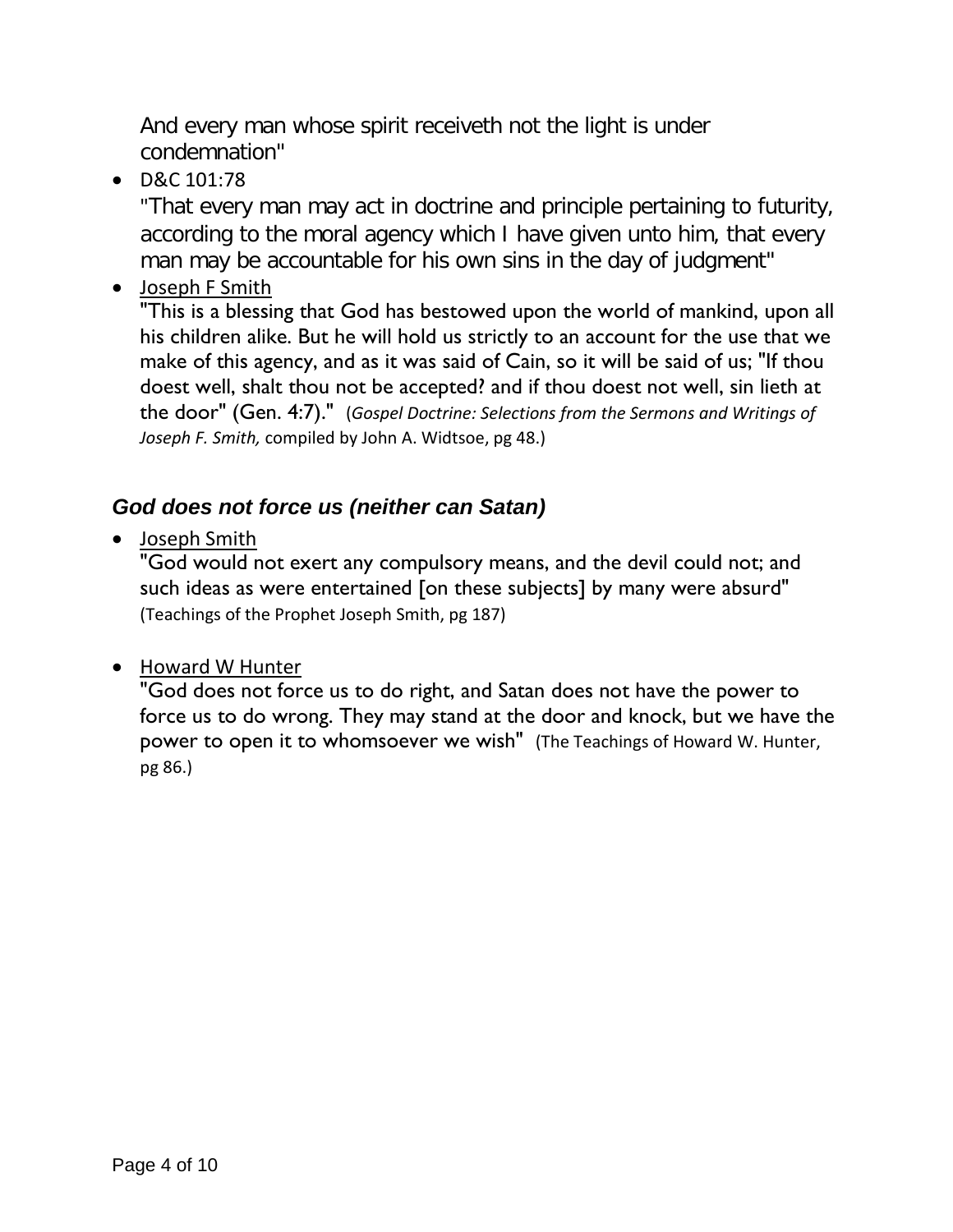# <span id="page-4-0"></span>**Application of Principles & Doctrines of Agency**

#### <span id="page-4-2"></span><span id="page-4-1"></span>*Agency and your Family*

#### **Agency & Maturity**

- Do children have your agency in your family?
	- Are they allowed to do anything they wish?
	- We are commanded to teach them
		- D&C 68:25-28 "...And they shall also teach their children to pray, and to walk uprightly before the Lord"
		- $\bullet$  Deut 6:5-7

" ... And thou shalt love the Lord thy God with all thine heart, and with all thy soul, and with all thy might.

And these words which I command thee this day, shall be in thine heart;

And *thou shalt teach them diligently unto thy children*, and shalt talk of them when thou sittest in thine house, and when thou walkest by the way, and when thou liest down, and when thou risest up."

- How does exercising our agency and maturity go together?
	- At what age are you as a parent still making all their choices
	- At what age are you as a parent making none of their choices
	- Can you give too much too soon?
	- "Reeling out the slack"
	- Driving the car example
- "This is who we are and this is what we do"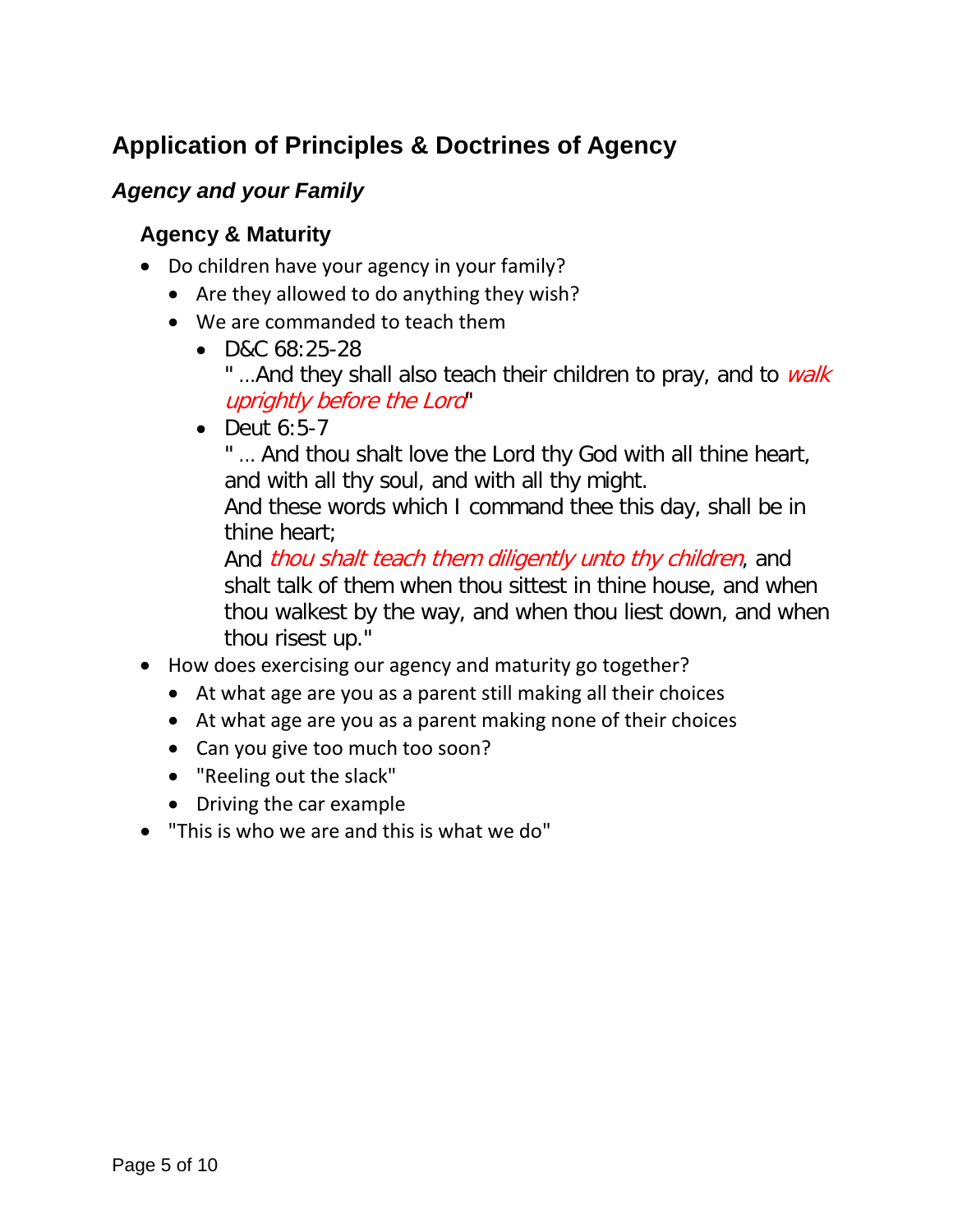# <span id="page-5-0"></span>**Learning by "trying"**

- Must we only learn through our own experiences?
	- "I only learn through my own experiences"
		- Do we have to try everything to know if it is good or not?
- Dallin H Oaks

" We do not have to have a personal experience with the effects of a serious transgression to know that they are injurious to our souls and destructive of our eternal welfare.

Some years ago one of our sons asked me why it was not a good idea to try alcohol and tobacco to see what they were like. He knew about the Word of Wisdom, and he also knew the health effects of these substances, but he was questioning why he should not just try them out for himself. I replied that if he wanted to try something out he ought to go to a barnyard and eat a little manure. He recoiled in horrer. "Ooh, that's gross," he reacted.

"I'm glad you think so," I said, "but why don't you just try it out so you will know for yourself? While you are proposing to try one thing that you know is not good for you, why don't you apply that principle to some others?" That illustration of the silliness of "trying it out for yourself" proved persuasive to one sixteen-year-old." ("Full Purpose of Heart", pg 128)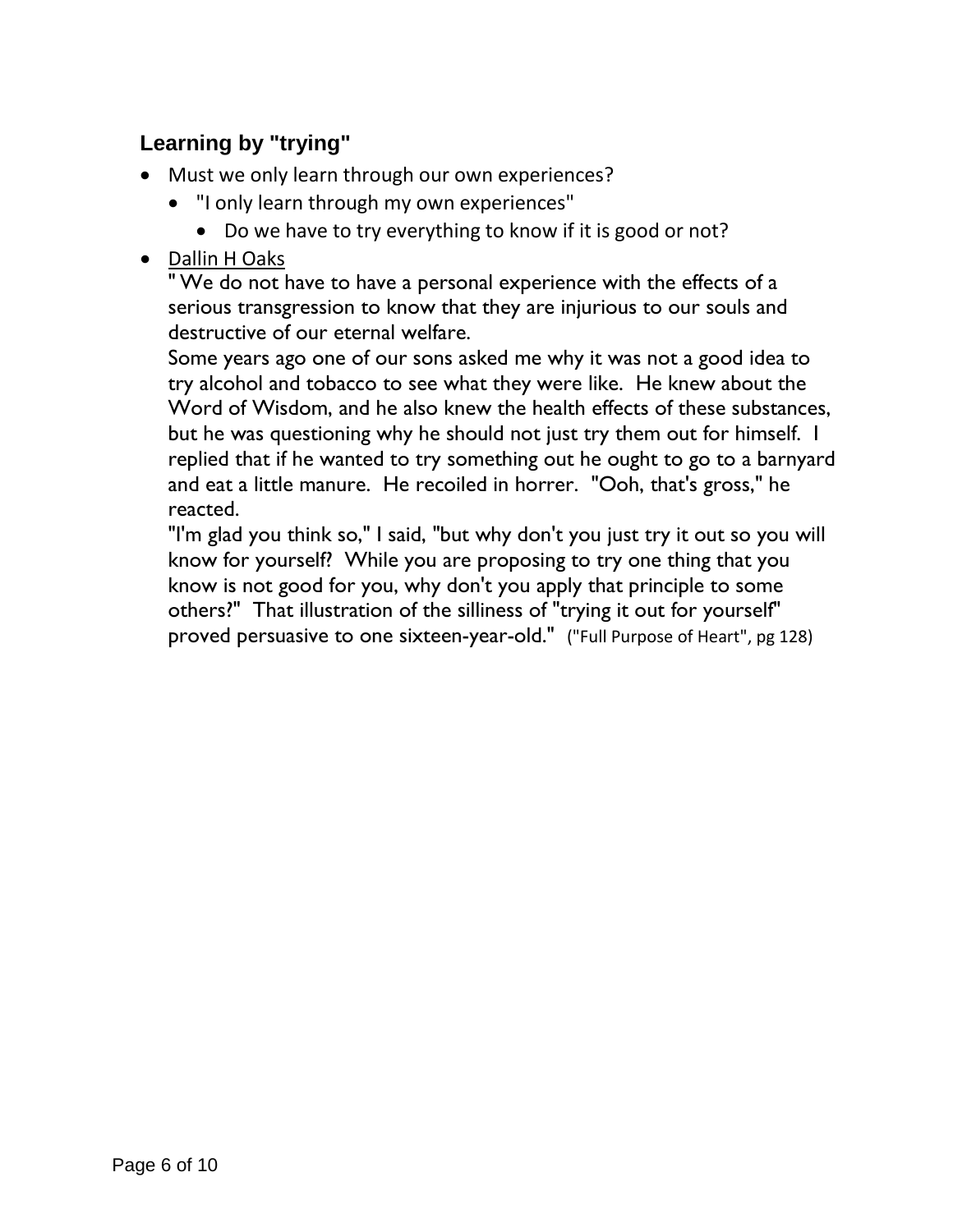#### <span id="page-6-0"></span>**Sins vs Mistakes**

Principle - we are directed in the scriptures to treat mistakes different from sins

• D&C 20:80

"Any member of the church of Christ transgressing, or being overtaken in a fault, shall be dealt with as the scriptures direct."

• Dallin H Oaks

"The clear implication of this verse is that "transgressing" is different from being "overtaken in fault, but that either type of action should be dealt with as the scriptures direct." ("Full Purpose of Heart", pg 134)

• D&C 1:25-27

"Behold, I am God and have spoken it; these commandments are of me, and were given unto my servants in their weakness, after the manner of their language, that they might come to understanding.

And inasmuch as they erred it might be made known;

... And inasmuch as they sinned they might be chastened, that they might repent;"

• Dallin H Oaks

"Under these verses, "Transgressing" is different from being at "fault," and to err is different than to sin.... I believe that in these scriptures and for the purpose of the subject of this chapter, "sin" and "transgression" mean the same thing. Similarly, to "err" or to be at "fault" are also equivalent. In referring to this second category I will use the more familiar description, "to make a mistake"." ("Full Purpose of Heart", pg 135)

- We are directed to treat mistakes different from sins
	- Mistakes make it known so that it may be corrected do so with love and mercy
	- Sin chasten, repent do so with love and mercy
- *Application to Agency* letting our children make mistakes vs letting them sin
	- Should we let our children sin?
	- Should we let our children make mistakes?
		- Example of tying a knot wrong vs right
		- Some mistakes can have severe consequences
	- We should apply this principle in decisions we make
	- We should let our children know we will apply this principle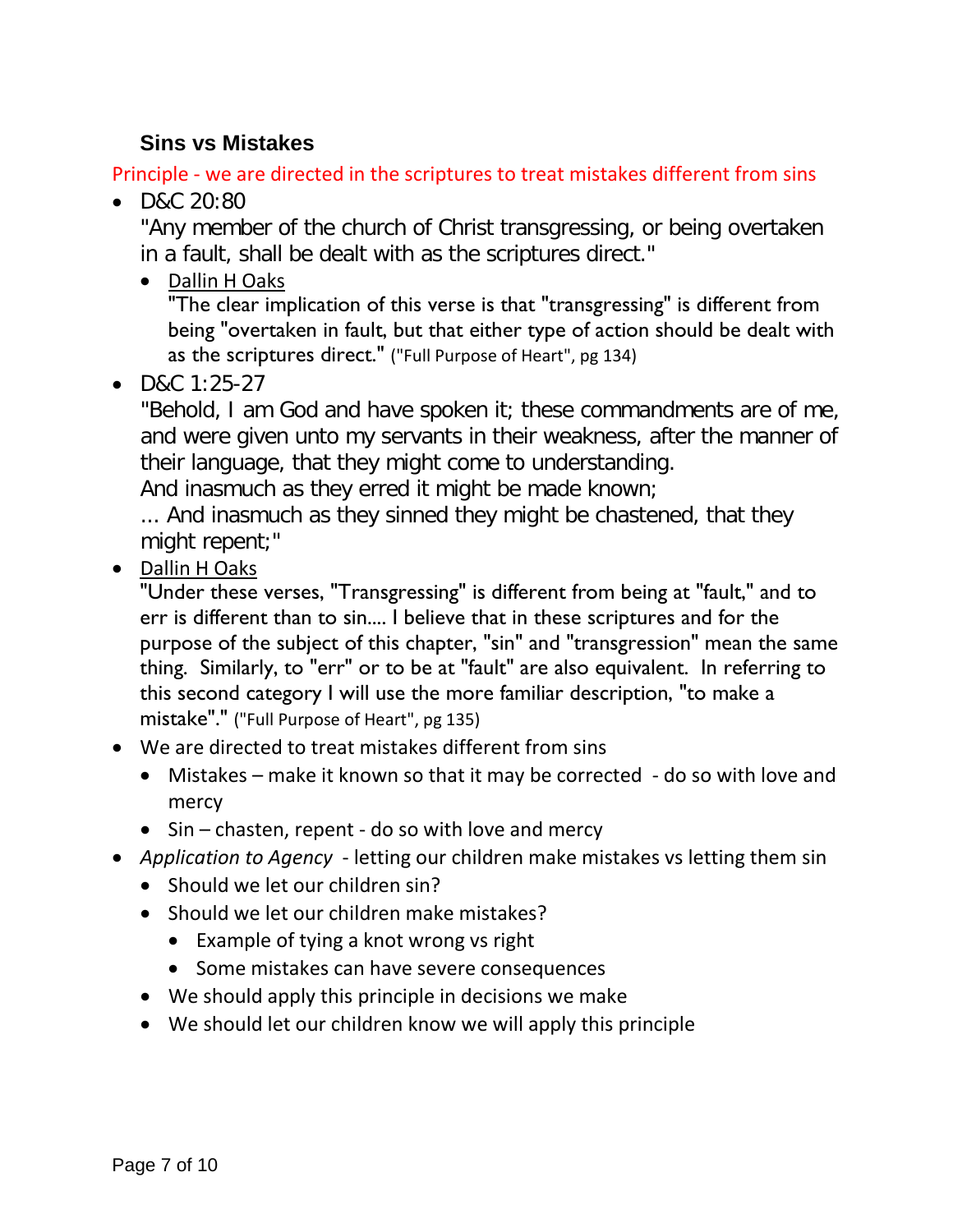# <span id="page-7-0"></span>**Applying Moroni 7**

Doctrine – through the light of Christ we may know good from evil

• Moroni 7:12-18

" Wherefore, all things which are good cometh of God; and that which is evil cometh of the devil;...

(14)Wherefore, take heed, my beloved brethren, that ye do not judge that which is evil to be of God, or that which is good and of God to be of the devil.

(15) For behold, my brethren, it is given unto you to judge, that ye may know good from evil, and the way to judge is as plain, that ye may know with a perfect knowledge, as the daylight is from the dark night.

#### For behold, the Spirit of Christ is given to every man, that he may know good from evil;

(18)And now, my brethren, seeing that ye know the light by which ye may judge, which light is the light of Christ, see that ye do not judge wrongfully; for with that same judgment which ye judge ye shall also be judged."

- *Application to Agency* Teach our children so that they know how to judge
- *Application to Agency* Teach our children that we will be guided by this doctrine in our choices
	- Henry B Eyring

"The warning not to judge what is of God to be evil nor what is from the devil to be good is a helpful caution to those of us who would help the young learn to choose the right. They will see some choices as good, or at least neutral, which we may see at first as evil. Before we begin to force a choice with what authority we may have, it will be wise to apply the test found in Moroni ourselves. More than once I have been restrained and more than once I have been energized to action by those practical rules. What I at first thought was evil became clear to me as being neutral. And what I had thought was neutral was revealed to me as inviting to do evil. And when the teenager knew I would apply the test myself in humility, it was more likely that they would try the test for themselves." (Henry B. Eyring, "A Life Founded in Light and Truth," Ensign, July 2001, 6)

## <span id="page-7-1"></span>*Anger & other emotions*

• Can anyone make you angry? - No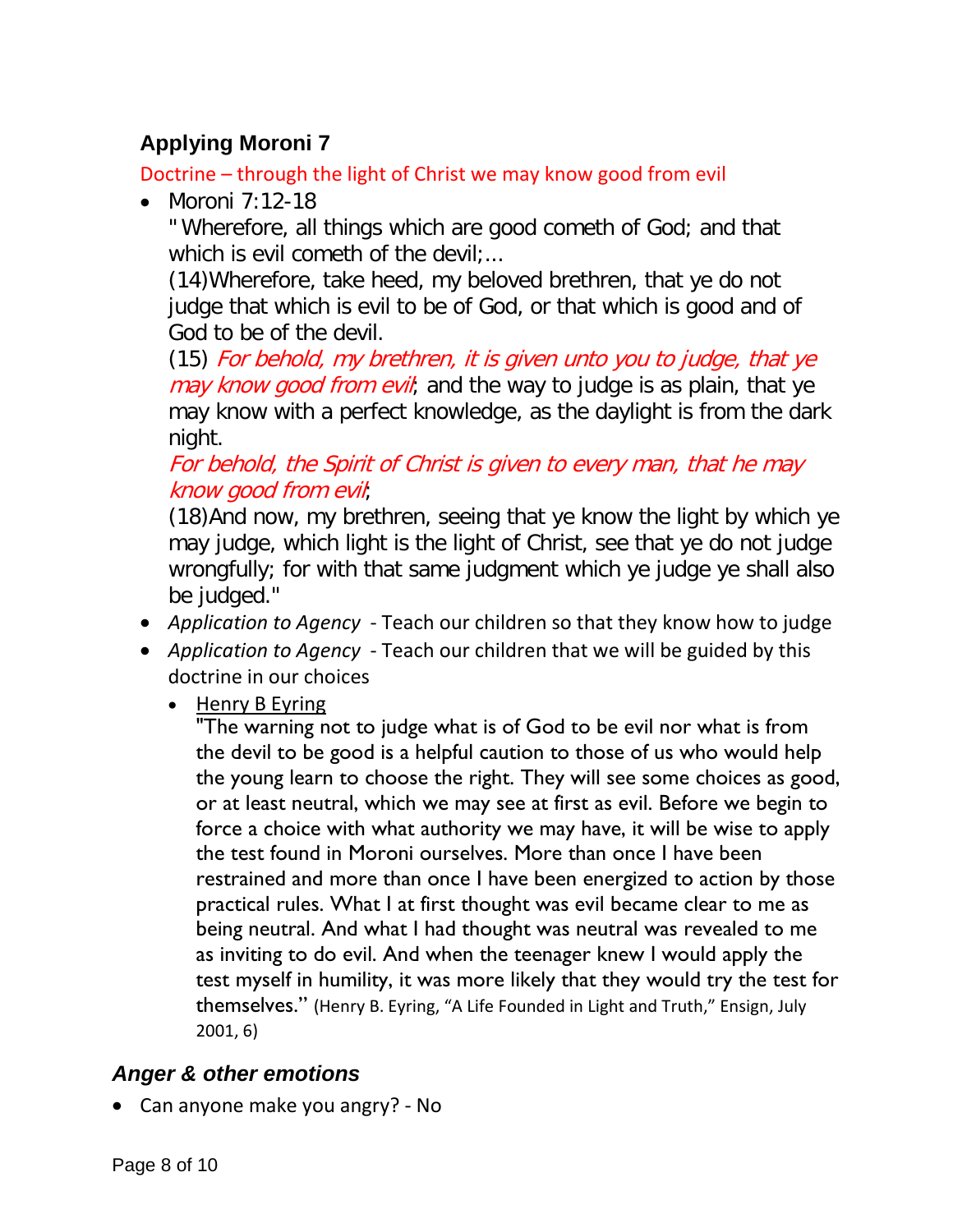- Lynn G. Robbins (Quorum of 70)
	- " A cunning part of his (Satan's) strategy is to dissociate anger from agency, making us believe that we are victims of an emotion that we cannot control. We hear, "I lost my temper." Losing one's temper is an interesting choice of words that has become a widely used idiom. To "lose something" implies "not meaning to," "accidental," "involuntary," "not responsible" careless perhaps but "not responsible." "He made me mad." This is another phrase we hear, also implying lack of

control or agency." ("Agency and Anger," Ensign, May 1998, pg 80)

- If God does not force us and Satan can't then who is "making us angry"?
	- Lynn G. Robbins (Quorum of 70) "This is a myth that must be debunked. No one makes us mad. Others don't make us angry. There is no force involved. *Becoming angry is a conscious choice, a decision; therefore, we can make the choice not to become angry. We choose!*" ("Agency and Anger," Ensign, May 1998, pg 80)

#### <span id="page-8-0"></span>**Agency & other feelings & reactions**

• Don't *WE* decide then on how we deal with everything?

#### <span id="page-8-1"></span>*Agency and keeping the commandments*

- Isn't my agency restricted by keeping the commandments?
	- Example of speeding tickets